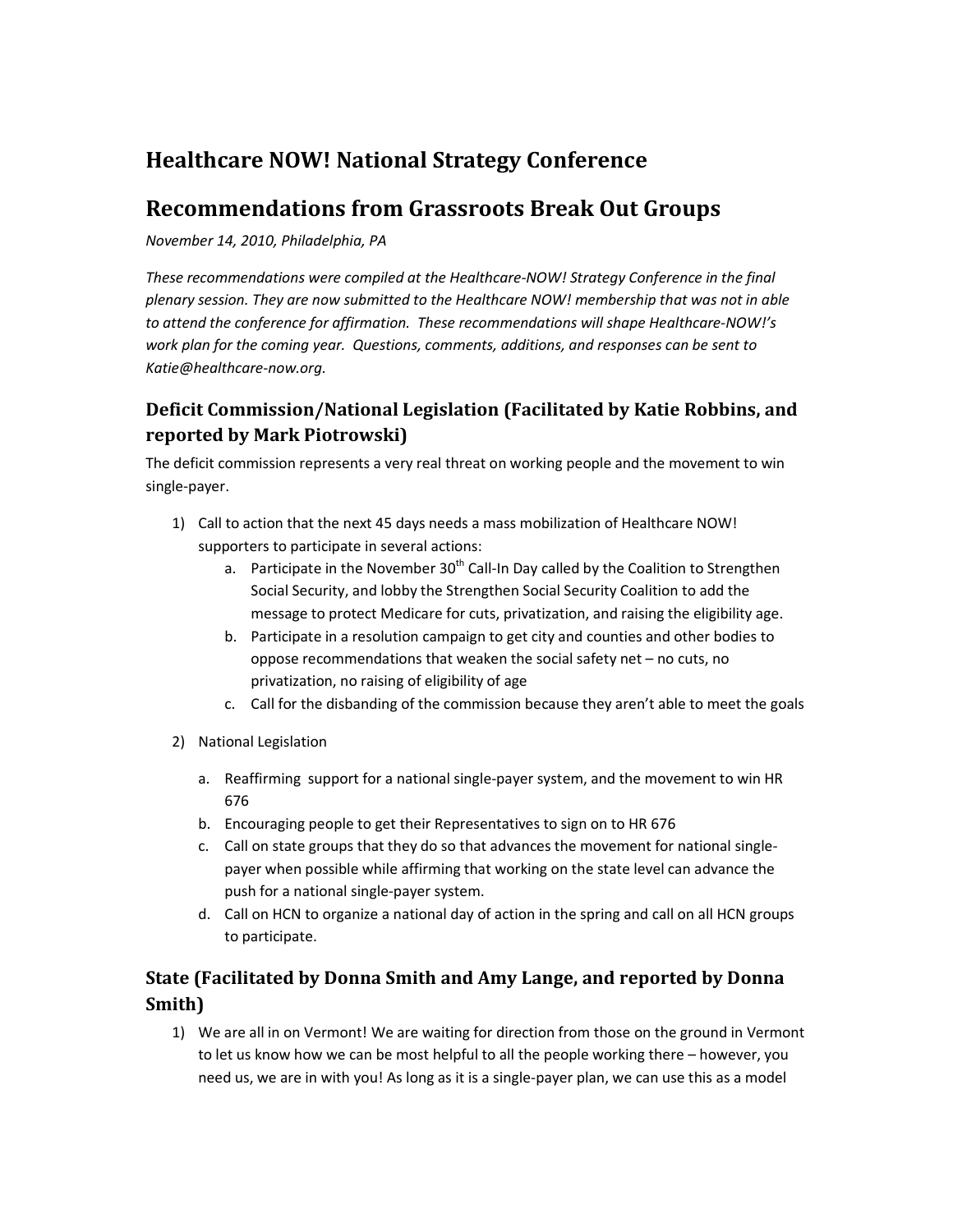for state legislation and campaigns. We need to support necessary waivers for moving to single-payer legislation in VT, CA, and elsewhere.

- 2) We want to strengthen collaborative efforts with states and promote the One Payer States group that is working on this effort to incorporate language of human rights, connect the dots of the homelessness and foreclosures, and collect complaints of health care abuses that can be submitted to the UN Special Rappateur.
- 3) National Coordination of Best Practices for Media/diverse Messaging/ Tech Support through HCN as much as possible.

## Challenging Corporate Power (Facilitated by Margaret Flowers and Drew Smith, reported by Margaret Flowers)

We recognize that the corporations own our government and messaging – we need to apply economic pressure and expose the abuses of the corporation and use these opportunities to get media attention:

- 1) Pursue the divestment campaign to divest from private insurance companies and gain support through churches, universities, and other bodies to make that stand.
- 2) Bring out/Highlight/Expose those who are responsible for the corporate influence like the CEOs of the corporation – and compile their statistics – what percentage of policies they deny, what media boards they sit on, their salary and put them on posters like a serial killer so that it can be used in other actions
- 3) Organizing an action on K Street and inviting other orgs that are also challenging corporate power – with a mass action to target the lobbyists – using red paint to symbolize bloody hands
- 4) In the spirit of the recent "It gets better" campaign encourage people to post videos about their own health care experiences on personal youtube channels to create a campaign around health insurance abuses, inability to get care to tell their own story.
- 5) Shareholder Campaign like the one in Indiana focusing on WellPOint where activists bought a few shares and introduced a resolution at the annual shareholder meeting to get WellPoint to return to nonprofit status. This could be done in other health insurance companies too.
- 6) Support local actions such as protesting the closing of community hospitals like in Braddock, PA, the firing doctors of doctors in Ohio, and the nurses strike so that HCN can be a clearing house to support these efforts and the community can be notified of these events, and let the community know what is going on to support those actions

Outreach/Base Building (Facilitated by Lisa Patrick Mudd and Andrea Miller, reported by Lisa Patrick Mudd)